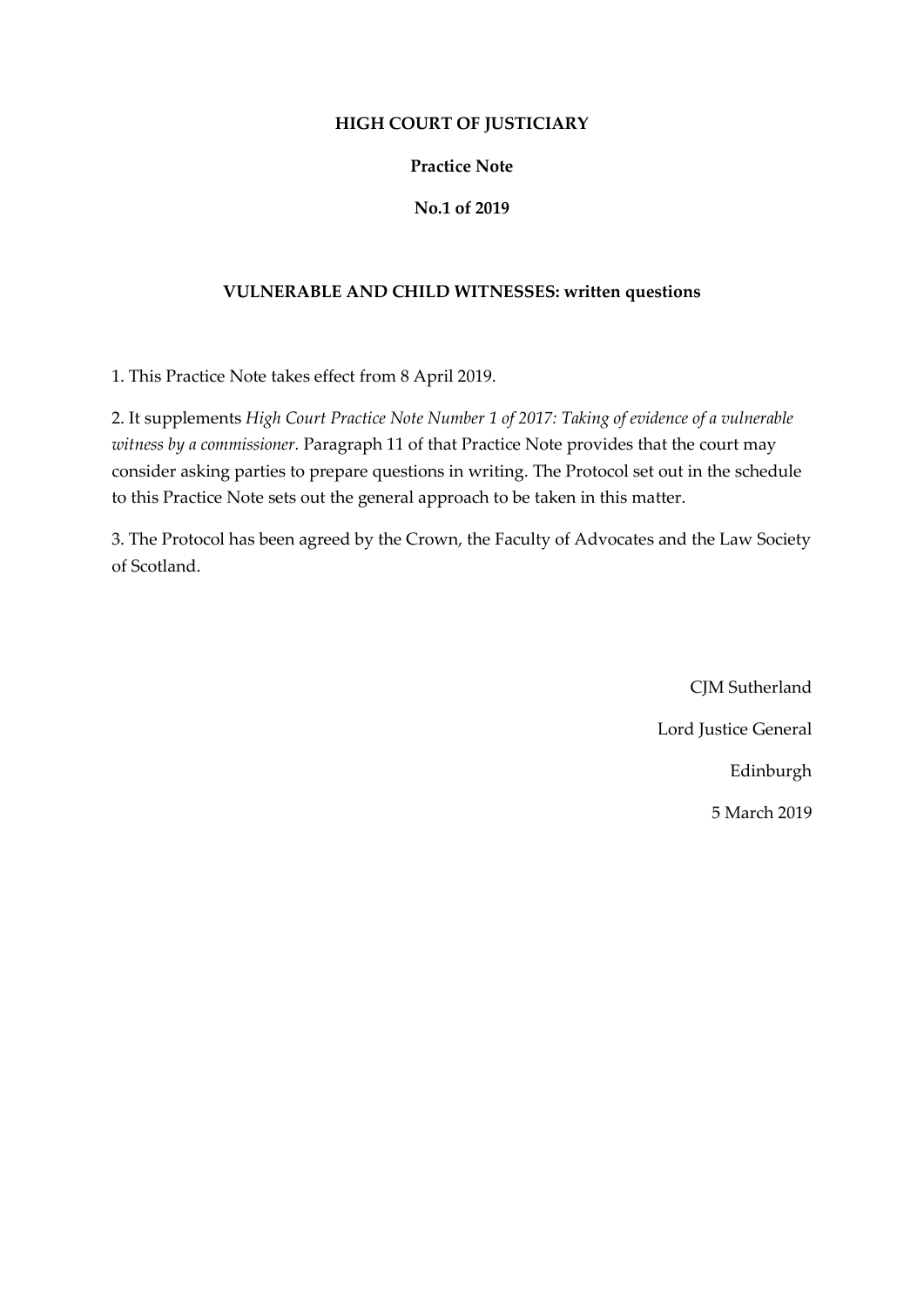#### **SCHEDULE**

# PROTOCOL FOR WRITTEN QUESTIONS

## VULNERABLE AND CHILD WITNESSES

In assessing whether to call for written questions in advance of a commission to take the evidence of a child or vulnerable witness, the court will be mindful that each such witness will have different abilities and limitations. No rigid and inflexible rules can be laid down. Prior approval of questions does not necessarily preclude different or additional questions being put to the witness; matters may have to be reassessed having regard to the demeanour and presentation of the witness in the course of the commission hearing. The commissioner can expect advocates-depute and counsel for the accused, as officers of the court, to act in accordance with their professional responsibilities. These may require different or additional questions to be asked, the content of which will depend on the answers given. All questioning is subject to the overall control of the commissioner and he or she will have regard to whether any different or additional areas of questioning ought to have been predicted and the relevance of the questions.

Certain general principles can be identified.

Parties should always be properly informed about the communication abilities and additional vulnerabilities of any witness who is the subject of an application to take evidence on commission. The Crown should be in a position to inform the court and the commissioner on all the relevant issues affecting the vulnerable witness. In some cases the Crown will have had the witness examined by a psychologist. The report should always be made available to the defence and the court when the application is lodged. It will sometimes be appropriate for the examining psychologist to be shown proposed questions so that a view on the format of the questions can be given.

The taking of evidence from child and vulnerable witnesses should entail the least number of questions consistent with the duties of counsel. It should be carried out as speedily as is possible. Questions should be simple and straightforward. The language used should be understandable to the witness. The questioner should avoid tagged or hypothetical questions and complex syntax. Regard will be paid to the best interests of the witness.

A child under 12 is not put on oath. As a general rule, in the case of such children written questions will be called for. In the case of witnesses with significant communication or comprehension difficulties, whether as a result of learning disability or a mental health condition or otherwise, written questions will generally be called for. The court will consider each such case on its merits and will, when appropriate, dispense with the requirement for